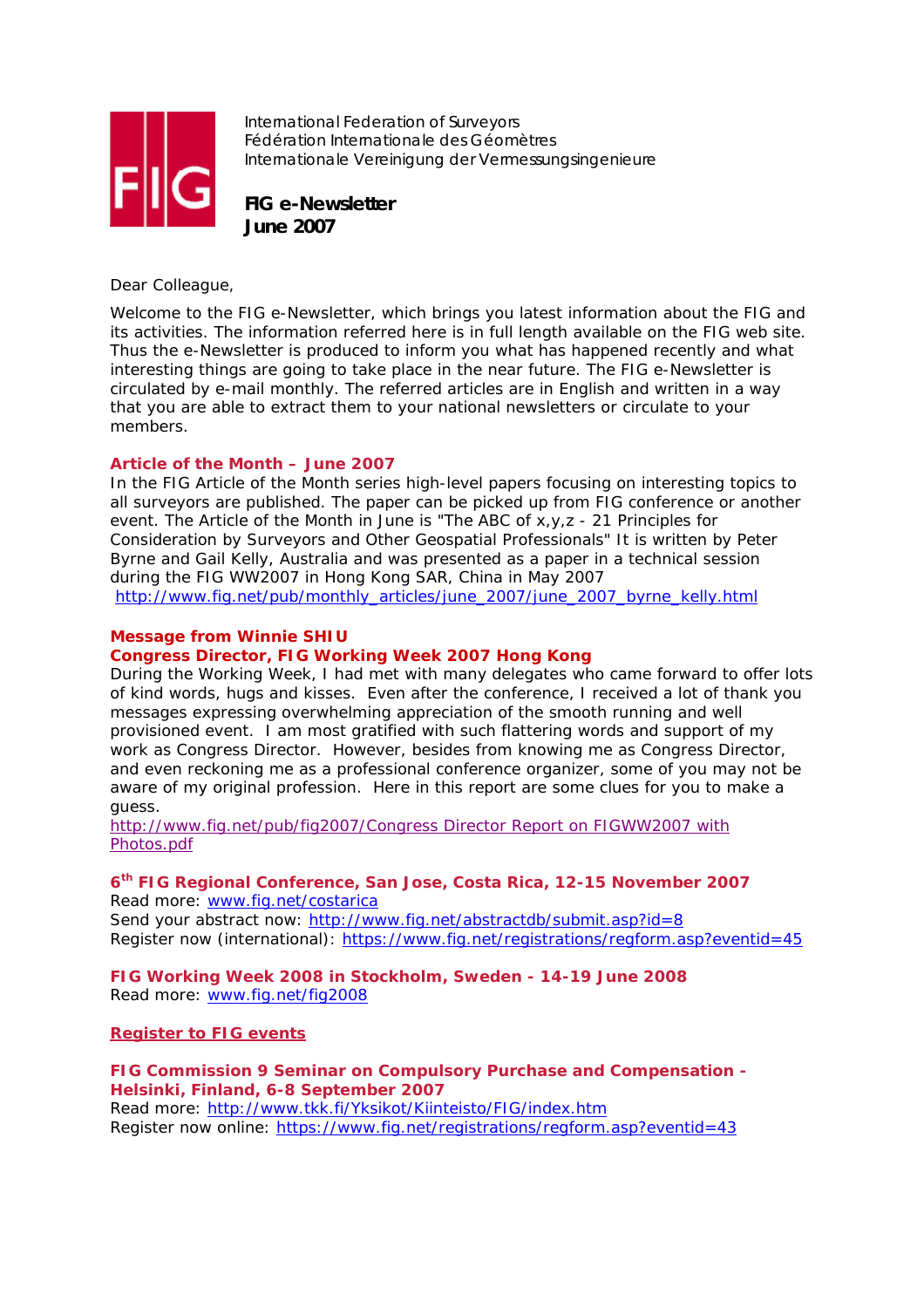**Forthcoming events:** 

**Good Land Administration and Its Role in Economic Development – Practices and Experiences in Asia and Europe, Ulaanbaatar, Mongolia, 27-29 June 2007**  Co-sponsored by FIG.

Read more: www.la-east-west.mn

**5th International Conference on Current and Future Trends in Bridge Design, Construction and Maintenance, Beijing, China P. R., 17-18 September 2007** Co-sponsored by FIG WG 6.4. Read more: www.bridgemanagement2007.com

**21st International CIPA Symposium on "AntiCIPAting the Future of the Cultural** 

**Past", Athens, Greece, 1-6 October 2007**  Co-sponsored by FIG Commission 3. Read more: www.survey.ntua.gr/hosted/cipathens\_2007

**GeoCongress Quebec 2007 – Histoire de voir le monde and General Assembly of the Federation des Géomètres Francophones, Quebec City, Canada, 2-5 October 2007** 

Read more: www.quebec2007.ca

**9th South East Asian Survey Congress incorporating FIG Commissions 4 and 5 workshops, Christchurch, New Zealand, 29 October – 1 November 2007** FIG Co-sponsored and recommended event. Read more: www.surveyors.org.nz/congress2007

**International Symposium "Modern Technologies, Education and Professional Practice in Geodesy and Related Fields, Sofia, Bulgaria, 8-10 November 2007**  Co-sponsored by FIG.

Read more: www.gis-sofia.bg/sgzb

For **additional FIG and FIG Commission events** see always up-to-date information at: http://www.fig.net/events/events.htm

**Job opportunities (last updated 25 May 2007)**  Read more: http://www.fig.net/jobs/jobindex.htm

## **Subscribe FIG e-Newsletter - now available online**

The monthly e-Newsletter is mailed to all members, commission delegates and all interested partners. The new web server allows FIG to offer the e-Newsletter to all members of member associations and other interested in FIG. If you don't already get your copy you can order it now from:

http://www.fig.net/pub/subscriptions/getnewsletter.htm. If you want to cancel your subscription please send an email to the FIG office, email: fig@fig.net.

Kind regards,

Mr. Per Wilhelm Pedersen FIG Office Manager International Federation of Surveyors, FIG Kalvebod Brygge 31-33 DK-1780 Copenhagen V Denmark Tel. + 45 3886 1081 (FIG Office) Tel. + 45 3318 5504 (direct) Fax + 45 3886 0252 (FIG Office)